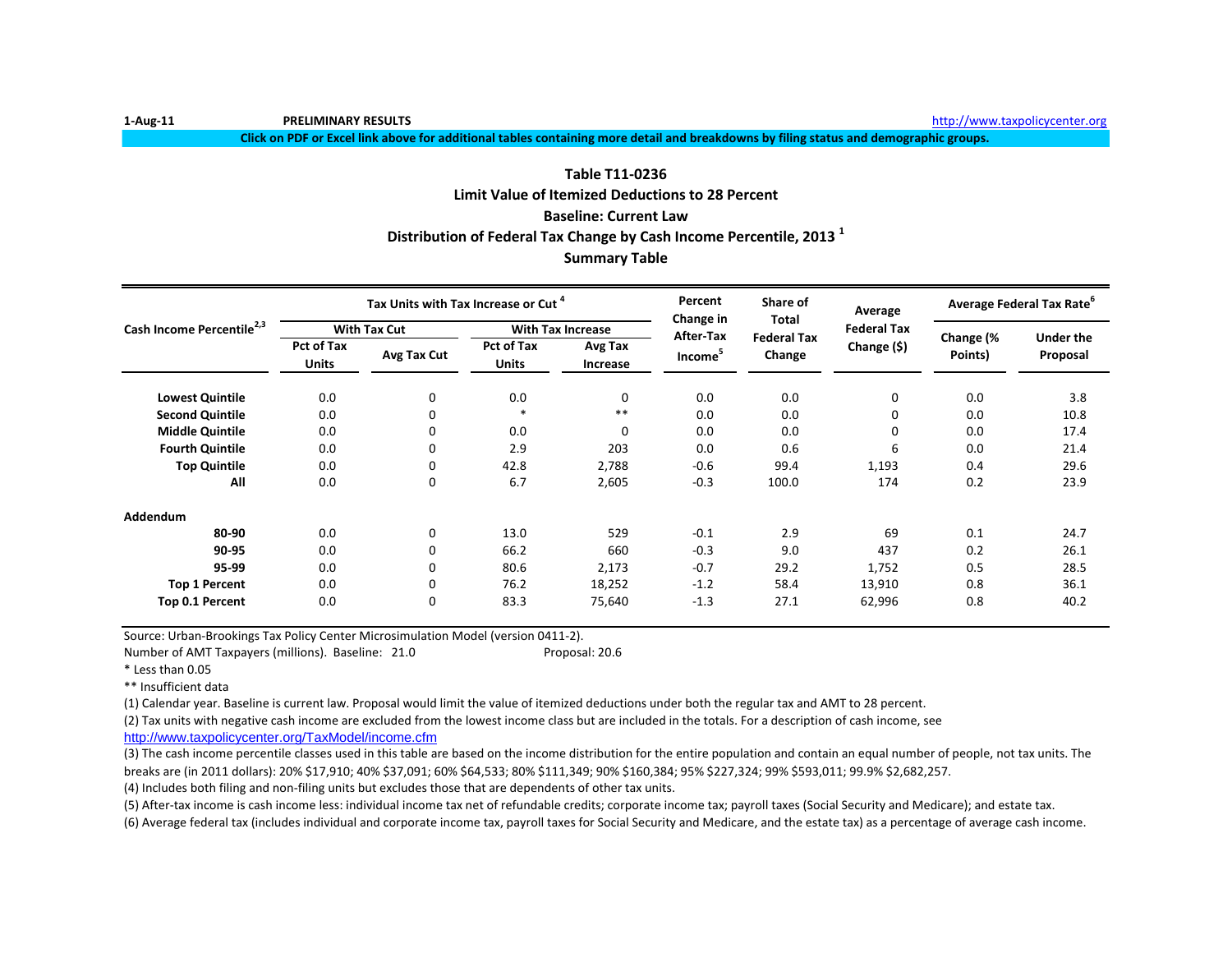(3) The cash income percentile classes used in this table are based on the income distribution for the entire population and contain an equal number of people, not tax units. The breaks are (in 2011 dollars): 20% \$17,910; 40% \$37,091; 60% \$64,533; 80% \$111,349; 90% \$160,384; 95% \$227,324; 99% \$593,011; 99.9% \$2,682,257.

Source: Urban-Brookings Tax Policy Center Microsimulation Model (version 0411-2).

Number of AMT Taxpayers (millions). Baseline: 21.0 Proposal: 20.6

\* Less than 0.05

|                                       | <b>Percent of Tax Units<sup>4</sup></b> |                             | <b>Percent Change</b>               | <b>Share of Total</b>        | <b>Average Federal Tax Change</b> |         | <b>Share of Federal Taxes</b> |                              |                      | Average Federal Tax Rate <sup>b</sup> |
|---------------------------------------|-----------------------------------------|-----------------------------|-------------------------------------|------------------------------|-----------------------------------|---------|-------------------------------|------------------------------|----------------------|---------------------------------------|
| Cash Income Percentile <sup>2,3</sup> | <b>With Tax Cut</b>                     | <b>With Tax</b><br>Increase | in After-Tax<br>Income <sup>5</sup> | <b>Federal Tax</b><br>Change | <b>Dollars</b>                    | Percent | Change (%<br>Points)          | <b>Under the</b><br>Proposal | Change (%<br>Points) | <b>Under the</b><br>Proposal          |
| <b>Lowest Quintile</b>                | 0.0                                     | 0.0                         | 0.0                                 | 0.0                          | 0                                 | 0.0     | 0.0                           | 0.6                          | 0.0                  | 3.8                                   |
| <b>Second Quintile</b>                | 0.0                                     | $\ast$                      | 0.0                                 | 0.0                          | 0                                 | 0.0     | 0.0                           | 3.9                          | 0.0                  | 10.8                                  |
| <b>Middle Quintile</b>                | 0.0                                     | 0.0                         | 0.0                                 | 0.0                          | 0                                 | 0.0     | $-0.1$                        | 10.0                         | 0.0                  | 17.4                                  |
| <b>Fourth Quintile</b>                | 0.0                                     | 2.9                         | 0.0                                 | 0.6                          | 6                                 | 0.0     | $-0.2$                        | 17.7                         | 0.0                  | 21.4                                  |
| <b>Top Quintile</b>                   | 0.0                                     | 42.8                        | $-0.6$                              | 99.4                         | 1,193                             | 1.5     | 0.3                           | 67.7                         | 0.4                  | 29.6                                  |
| All                                   | 0.0                                     | 6.7                         | $-0.3$                              | 100.0                        | 174                               | 1.0     | 0.0                           | 100.0                        | 0.2                  | 23.9                                  |
| Addendum                              |                                         |                             |                                     |                              |                                   |         |                               |                              |                      |                                       |
| 80-90                                 | 0.0                                     | 13.0                        | $-0.1$                              | 2.9                          | 69                                | 0.2     | $-0.1$                        | 14.2                         | 0.1                  | 24.7                                  |
| 90-95                                 | 0.0                                     | 66.2                        | $-0.3$                              | 9.0                          | 437                               | 0.9     | 0.0                           | 10.4                         | 0.2                  | 26.1                                  |
| 95-99                                 | 0.0                                     | 80.6                        | $-0.7$                              | 29.2                         | 1,752                             | 1.9     | 0.1                           | 16.1                         | 0.5                  | 28.5                                  |
| <b>Top 1 Percent</b>                  | 0.0                                     | 76.2                        | $-1.2$                              | 58.4                         | 13,910                            | 2.2     | 0.3                           | 27.0                         | 0.8                  | 36.1                                  |
| Top 0.1 Percent                       | 0.0                                     | 83.3                        | $-1.3$                              | 27.1                         | 62,996                            | 2.0     | 0.1                           | 13.7                         | 0.8                  | 40.2                                  |

(4) Includes both filing and non-filing units but excludes those that are dependents of other tax units.

(5) After-tax income is cash income less: individual income tax net of refundable credits; corporate income tax; payroll taxes (Social Security and Medicare); and estate tax. (6) Average federal tax (includes individual and corporate income tax, payroll taxes for Social Security and Medicare, and the estate tax) as a percentage of average cash income.

|                                       | Tax Units <sup>4</sup>       |                     | Pre-Tax Income    |                            | <b>Federal Tax Burden</b> |                     | After-Tax Income <sup>5</sup> |                            | Averag                   |
|---------------------------------------|------------------------------|---------------------|-------------------|----------------------------|---------------------------|---------------------|-------------------------------|----------------------------|--------------------------|
| Cash Income Percentile <sup>2,3</sup> | <b>Number</b><br>(thousands) | Percent of<br>Total | Average (dollars) | Percent of<br><b>Total</b> | <b>Average (dollars)</b>  | Percent of<br>Total | <b>Average (dollars)</b>      | Percent of<br><b>Total</b> | <b>Federal</b> 1<br>Rate |
| <b>Lowest Quintile</b>                | 43,362                       | 26.1                | 10,122            | 3.7                        | 380                       | 0.6                 | 9,742                         | 4.6                        | 3.8                      |
| <b>Second Quintile</b>                | 37,681                       | 22.7                | 27,586            | 8.6                        | 2,966                     | 3.9                 | 24,621                        | 10.1                       | 10.8                     |
| <b>Middle Quintile</b>                | 32,699                       | 19.7                | 50,739            | 13.8                       | 8,815                     | 10.1                | 41,924                        | 14.9                       | 17.4                     |
| <b>Fourth Quintile</b>                | 27,208                       | 16.4                | 87,197            | 19.7                       | 18,634                    | 17.8                | 68,563                        | 20.3                       | 21.4                     |
| <b>Top Quintile</b>                   | 24,067                       | 14.5                | 272,779           | 54.6                       | 79,526                    | 67.4                | 193,253                       | 50.6                       | 29.2                     |
| All                                   | 166,272                      | 100.0               | 72,381            | 100.0                      | 17,092                    | 100.0               | 55,290                        | 100.0                      | 23.6                     |
| Addendum                              |                              |                     |                   |                            |                           |                     |                               |                            |                          |
| 80-90                                 | 12,130                       | 7.3                 | 136,031           | 13.7                       | 33,514                    | 14.3                | 102,516                       | 13.5                       | 24.6                     |
| 90-95                                 | 5,919                        | 3.6                 | 193,370           | 9.5                        | 50,000                    | 10.4                | 143,370                       | 9.2                        | 25.9                     |
| 95-99                                 | 4,805                        | 2.9                 | 338,609           | 13.5                       | 94,595                    | 16.0                | 244,014                       | 12.8                       | 27.9                     |
| <b>Top 1 Percent</b>                  | 1,213                        | 0.7                 | 1,767,267         | 17.8                       | 624,138                   | 26.6                | 1,143,129                     | 15.1                       | 35.3                     |
| Top 0.1 Percent                       | 124                          | 0.1                 | 7,871,135         | 8.1                        | 3,098,558                 | 13.6                | 4,772,578                     | 6.5                        | 39.4                     |

(1) Calendar year. Baseline is current law. Proposal would limit the value of itemized deductions under both the regular tax and AMT to 28 percent. (2) Tax units with negative cash income are excluded from the lowest income class but are included in the totals. For a description of cash income, see

[http://www.taxpolicycente](http://www.taxpolicycenter.org/TaxModel/income.cfm)r.org/TaxModel/income.cfm

| 5<br>ncome | Average<br><b>Federal Tax</b> |
|------------|-------------------------------|
| Percent of |                               |
| Total      | Rate <sup>6</sup>             |
|            |                               |
| 4.6        | 3.8                           |
| 10.1       | 10.8                          |
| 14.9       | 17.4                          |
| 20.3       | 21.4                          |
| 50.6       | 29.2                          |
| 100.0      | 23.6                          |
|            |                               |
|            |                               |
| 13.5       | 24.6                          |
| 9.2        | 25.9                          |
| 12.8       | 27.9                          |
| 15.1       | 35.3                          |
| 6.5        | 39.4                          |
|            |                               |

**by Cash Income Percentile, 2013 <sup>1</sup>**

## **Baseline Distribution of Income and Federal Taxes**

### **Table T11-0236 Limit Value of Itemized Deductions to 28 Percent Baseline: Current Law Distribution of Federal Tax Change by Cash Income Percentile, 2013 <sup>1</sup> Detail Table**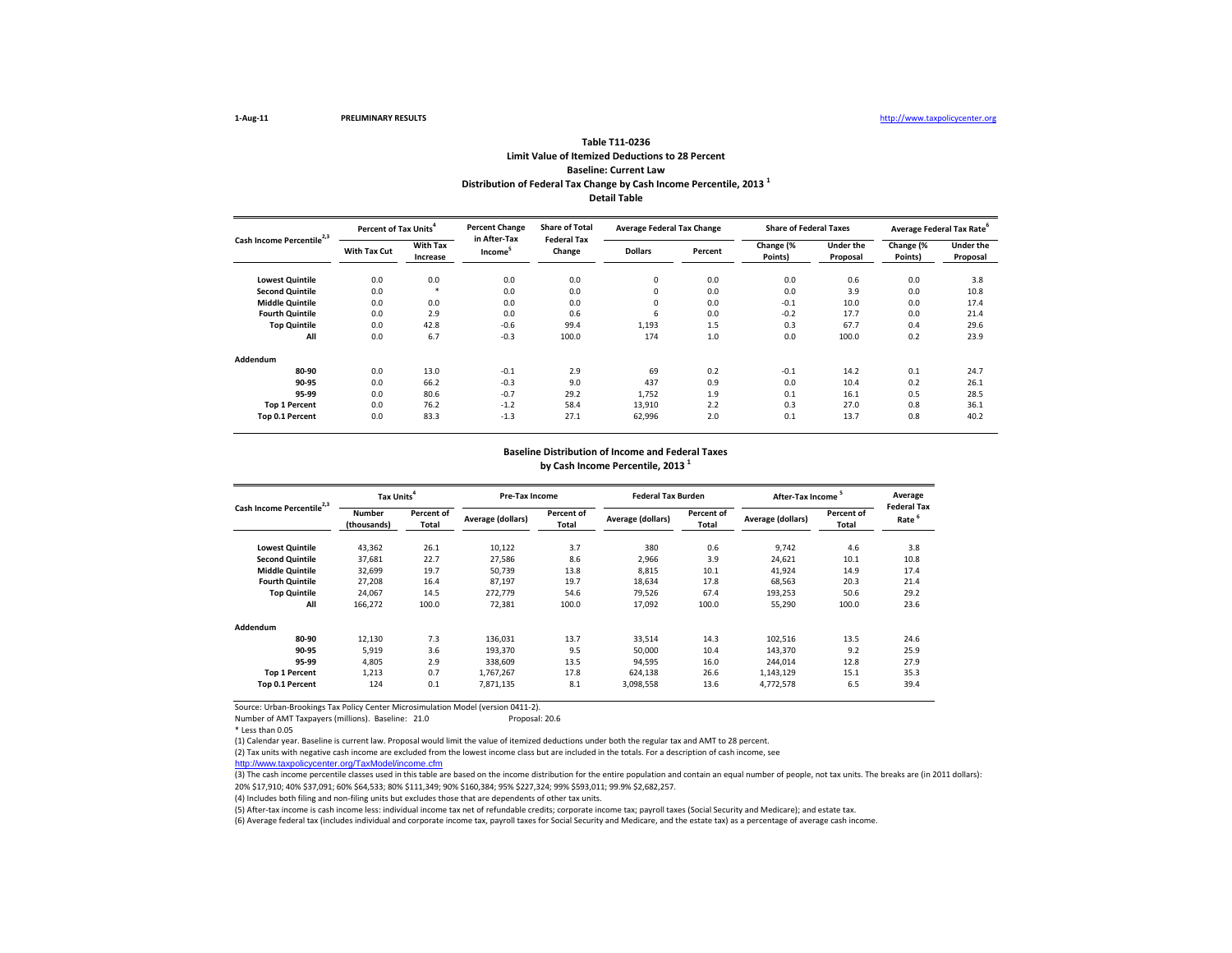Number of AMT Taxpayers (millions). Baseline: 21.0 Proposal: 20.6

\* Less than 0.05

(3) The cash income percentile classes used in this table are based on the income distribution for the entire population and contain an equal number of people, not tax units. The incomes used are adjusted for family size by dividing by the square root of the number of people in the tax unit. The resulting percentile breaks are (in 2011 dollars): 20% \$12,691; 40% \$24,715; 60% \$41,205; 80% \$67,703; 90% \$97,820; 95% \$138,778; 99% \$358,616; 99.9% \$1,621,247.

**Lowest Quintile**  $\hspace{1cm} 0.0 \hspace{1cm} 0.0 \hspace{3cm} 0.0 \hspace{3cm} 0.0 \hspace{1cm} 0.0 \hspace{3cm} 0.1 \hspace{1cm} 0.0 \hspace{1cm} 1.1 \hspace{1.0cm} 1.1 \hspace{1.0cm} 0.0 \hspace{3cm} 1.1 \hspace{1.0cm} 1.1 \hspace{1.0cm} 1.1 \hspace{1.0cm} 1.1 \hspace{1.0cm} 1.1 \hspace{1.0cm} 1.1 \hspace{1.0cm} 1.1$ **Second Quintile** 0.0 0.0 0.0 0.0 0 0.0 0.0 2.8 0.0 9.4 **Middle Quintile** 0.0 \* 0.0 0.0 0 0.0 -0.1 8.2 0.0 15.9 **Fourth Quintile** 0.0 0.2 0.0 0.1 1 0.0 -0.2 16.8 0.0 20.8 **Top Quintile** 0.0 36.0 -0.6 99.9 941 1.4 0.3 71.9 0.4 29.2 **All** 0.0 6.7 -0.3 100.0 174 1.0 0.0 100.0 0.2 23.9 **Addendum 80-90** 0.0 8.7 -0.1 2.2 42 0.2 -0.1 15.1 0.0 24.2 **90-95** 0.0 51.0 -0.3 9.1 340 0.8 0.0 11.5 0.2 25.9 **95-99** 0.0 77.4 -0.7 29.5 1,399 1.8 0.1 17.3 0.5 28.1 **Top 1 Percent** 0.0 72.1 -1.2 59.2 11,649 2.2 0.3 28.0 0.8 35.8 **Top 0.1 Percent** 0.0 81.7 -1.3 28.3 55,157 2.0 0.1 14.3 0.8 40.2 **Dollars Percent Change (% Points) Cash Income Percentile2,3 Percent of Tax Units<sup>4</sup> With Tax Cut With Tax Increase Percent Change in After-Tax Income<sup>5</sup> Share of Total Federal Tax Change Average Federal Tax Change Share of Federal Taxes**

|                                       | Tax Units <sup>4</sup>       |                            | <b>Pre-Tax Income</b> |                     | <b>Federal Tax Burden</b> |                     | After-Tax Income  |                            | Average<br><b>Federal Tax</b> |
|---------------------------------------|------------------------------|----------------------------|-----------------------|---------------------|---------------------------|---------------------|-------------------|----------------------------|-------------------------------|
| Cash Income Percentile <sup>2,3</sup> | <b>Number</b><br>(thousands) | Percent of<br><b>Total</b> | Average (dollars)     | Percent of<br>Total | <b>Average (dollars)</b>  | Percent of<br>Total | Average (dollars) | Percent of<br><b>Total</b> | Rate <sup>6</sup>             |
| <b>Lowest Quintile</b>                | 36,065                       | 21.7                       | 9,430                 | 2.8                 | 105                       | 0.1                 | 9,325             | 3.7                        | 1.1                           |
| <b>Second Quintile</b>                | 34,713                       | 20.9                       | 24,668                | 7.1                 | 2,308                     | 2.8                 | 22,360            | 8.4                        | 9.4                           |
| <b>Middle Quintile</b>                | 33,034                       | 19.9                       | 44,764                | 12.3                | 7,106                     | 8.3                 | 37,658            | 13.5                       | 15.9                          |
| <b>Fourth Quintile</b>                | 30,538                       | 18.4                       | 76,122                | 19.3                | 15,834                    | 17.0                | 60,288            | 20.0                       | 20.8                          |
| <b>Top Quintile</b>                   | 30,666                       | 18.4                       | 230,715               | 58.8                | 66,367                    | 71.6                | 164,348           | 54.8                       | 28.8                          |
| All                                   | 166,272                      | 100.0                      | 72,381                | 100.0               | 17,092                    | 100.0               | 55,290            | 100.0                      | 23.6                          |
| Addendum                              |                              |                            |                       |                     |                           |                     |                   |                            |                               |
| 80-90                                 | 15,414                       | 9.3                        | 115,967               | 14.9                | 28,051                    | 15.2                | 87,916            | 14.7                       | 24.2                          |
| 90-95                                 | 7,701                        | 4.6                        | 165,716               | 10.6                | 42,629                    | 11.6                | 123,087           | 10.3                       | 25.7                          |
| 95-99                                 | 6,085                        | 3.7                        | 289,779               | 14.7                | 79,971                    | 17.1                | 209,807           | 13.9                       | 27.6                          |
| <b>Top 1 Percent</b>                  | 1,466                        | 0.9                        | 1,533,122             | 18.7                | 537,322                   | 27.7                | 995,799           | 15.9                       | 35.1                          |
| Top 0.1 Percent                       | 148                          | 0.1                        | 6,917,786             | 8.5                 | 2,722,903                 | 14.2                | 4,194,883         | 6.8                        | 39.4                          |

(4) Includes both filing and non-filing units but excludes those that are dependents of other tax units.

(5) After-tax income is cash income less: individual income tax net of refundable credits; corporate income tax; payroll taxes (Social Security and Medicare); and estate tax. (6) Average federal tax (includes individual and corporate income tax, payroll taxes for Social Security and Medicare, and the estate tax) as a percentage of average cash income.

(1) Calendar year. Baseline is current law. Proposal would limit the value of itemized deductions under both the regular tax and AMT to 28 percent. (2) Tax units with negative cash income are excluded from the lowest income class but are included in the totals. For a description of cash income, see

[http://www.taxpolicycente](http://www.taxpolicycenter.org/TaxModel/income.cfm)r.org/TaxModel/income.cfm

### **by Cash Income Percentile Adjusted for Family Size, 2013 <sup>1</sup> Baseline Distribution of Income and Federal Taxes**

| eral Taxes       |           | Average Federal Tax Rate <sup>6</sup> |
|------------------|-----------|---------------------------------------|
| <b>Under the</b> | Change (% | <b>Under the</b>                      |
| <b>Proposal</b>  | Points)   | Proposal                              |
|                  |           |                                       |
| 0.1              | 0.0       | 1.1                                   |
| 2.8              | 0.0       | 9.4                                   |
| 8.2              | 0.0       | 15.9                                  |
| 16.8             | 0.0       | 20.8                                  |
| 71.9             | 0.4       | 29.2                                  |
| 100.0            | 0.2       | 23.9                                  |
|                  |           |                                       |
|                  |           |                                       |
| 15.1             | 0.0       | 24.2                                  |
| 11.5             | 0.2       | 25.9                                  |
| 17.3             | 0.5       | 28.1                                  |
| 28.0             | 0.8       | 35.8                                  |
| 14.3             | 0.8       | 40.2                                  |
|                  |           |                                       |

### **Table T11-0236 Limit Value of Itemized Deductions to 28 Percent Baseline: Current Law Distribution of Federal Tax Change by Cash Income Percentile Adjusted for Family Size, 2013 <sup>1</sup> Detail Table**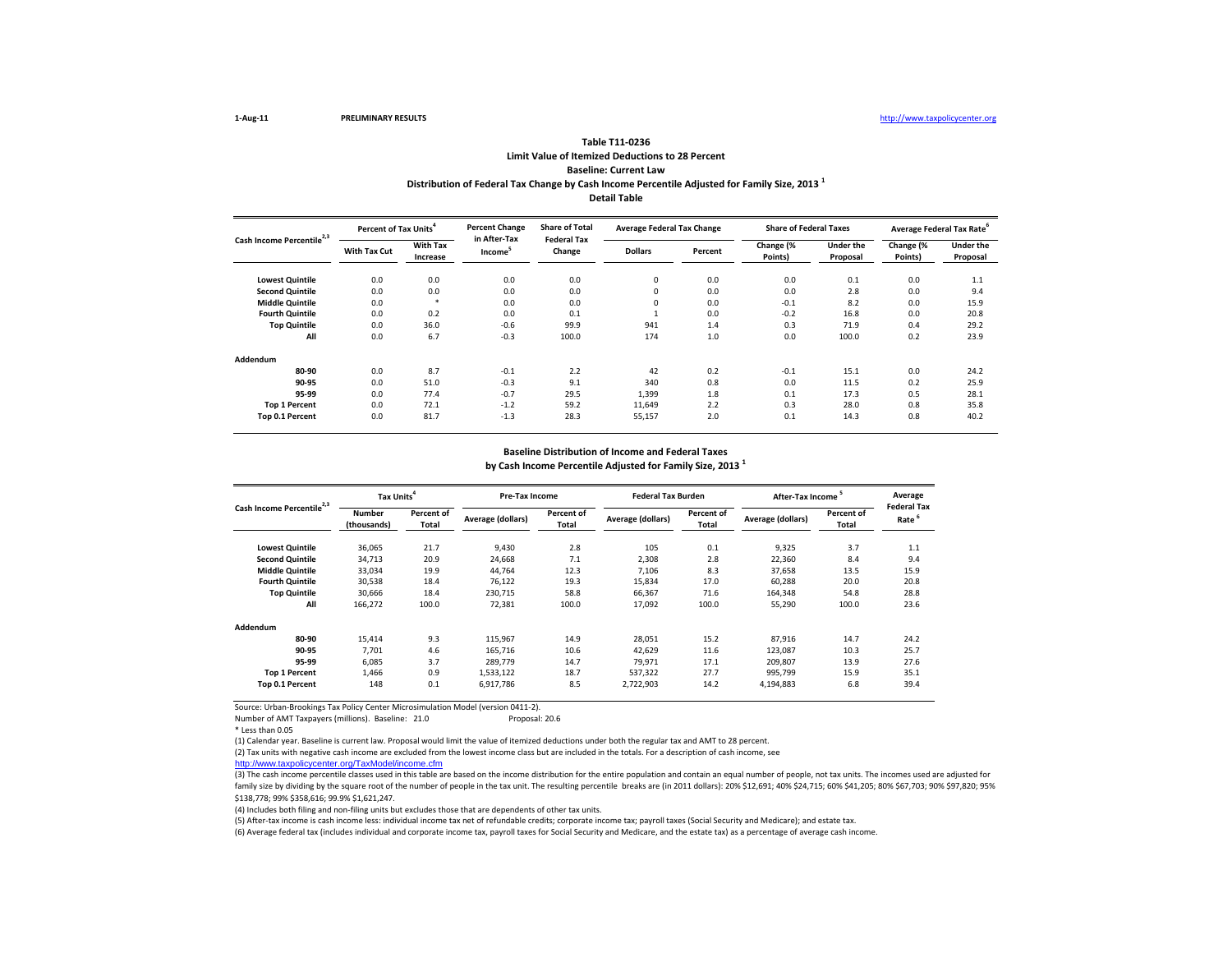\* Less than 0.05

(4) Includes both filing and non-filing units but excludes those that are dependents of other tax units.

(5) After-tax income is cash income less: individual income tax net of refundable credits; corporate income tax; payroll taxes (Social Security and Medicare); and estate tax. (6) Average federal tax (includes individual and corporate income tax, payroll taxes for Social Security and Medicare, and the estate tax) as a percentage of average cash income.

|                                       | Tax Units <sup>4</sup>       |                            | <b>Pre-Tax Income</b> |                            | <b>Federal Tax Burden</b> |                     | After-Tax Income <sup>5</sup> |                            | Average<br><b>Federal Tax</b> |
|---------------------------------------|------------------------------|----------------------------|-----------------------|----------------------------|---------------------------|---------------------|-------------------------------|----------------------------|-------------------------------|
| Cash Income Percentile <sup>2,3</sup> | <b>Number</b><br>(thousands) | Percent of<br><b>Total</b> | Average (dollars)     | <b>Percent of</b><br>Total | <b>Average (dollars)</b>  | Percent of<br>Total | Average (dollars)             | Percent of<br><b>Total</b> | Rate <sup>6</sup>             |
| <b>Lowest Quintile</b>                | 23,198                       | 28.8                       | 7,467                 | 5.5                        | 422                       | 1.4                 | 7,045                         | 6.7                        | 5.7                           |
| <b>Second Quintile</b>                | 19,587                       | 24.3                       | 19,069                | 11.9                       | 1,739                     | 4.9                 | 17,329                        | 13.9                       | 9.1                           |
| <b>Middle Quintile</b>                | 15,802                       | 19.6                       | 33,699                | 16.9                       | 5,347                     | 12.1                | 28,352                        | 18.3                       | 15.9                          |
| <b>Fourth Quintile</b>                | 11,719                       | 14.5                       | 54,610                | 20.3                       | 11,791                    | 19.8                | 42,819                        | 20.5                       | 21.6                          |
| <b>Top Quintile</b>                   | 9,604                        | 11.9                       | 150,063               | 45.8                       | 44,630                    | 61.6                | 105,433                       | 41.3                       | 29.7                          |
| All                                   | 80,622                       | 100.0                      | 39,043                | 100.0                      | 8,637                     | 100.0               | 30,407                        | 100.0                      | 22.1                          |
| <b>Addendum</b>                       |                              |                            |                       |                            |                           |                     |                               |                            |                               |
| 80-90                                 | 5,116                        | 6.4                        | 83,160                | 13.5                       | 21,007                    | 15.4                | 62,152                        | 13.0                       | 25.3                          |
| 90-95                                 | 2,332                        | 2.9                        | 118,552               | 8.8                        | 32,161                    | 10.8                | 86,391                        | 8.2                        | 27.1                          |
| 95-99                                 | 1,790                        | 2.2                        | 202,277               | 11.5                       | 57,181                    | 14.7                | 145,096                       | 10.6                       | 28.3                          |
| <b>Top 1 Percent</b>                  | 365                          | 0.5                        | 1,033,246             | 12.0                       | 393,929                   | 20.7                | 639,317                       | 9.5                        | 38.1                          |
| Top 0.1 Percent                       | 33                           | 0.0                        | 4,968,941             | 5.3                        | 2,162,383                 | 10.4                | 2,806,558                     | 3.8                        | 43.5                          |

|                                       | <b>Percent of Tax Units<sup>4</sup></b> |                             | <b>Percent Change</b>               | <b>Share of Total</b>        | <b>Average Federal Tax Change</b> |         | <b>Share of Federal Taxes</b> |                       |                      | Average Federal Tax Rate <sup>o</sup> |
|---------------------------------------|-----------------------------------------|-----------------------------|-------------------------------------|------------------------------|-----------------------------------|---------|-------------------------------|-----------------------|----------------------|---------------------------------------|
| Cash Income Percentile <sup>2,3</sup> | <b>With Tax Cut</b>                     | <b>With Tax</b><br>Increase | in After-Tax<br>Income <sup>5</sup> | <b>Federal Tax</b><br>Change | <b>Dollars</b>                    | Percent | Change (%<br>Points)          | Under the<br>Proposal | Change (%<br>Points) | Under the<br>Proposal                 |
| <b>Lowest Quintile</b>                | 0.0                                     | 0.0                         | 0.0                                 | 0.0                          | 0                                 | 0.0     | 0.0                           | 1.4                   | 0.0                  | 5.7                                   |
| <b>Second Quintile</b>                | 0.0                                     | 0.0                         | 0.0                                 | 0.0                          | 0                                 | 0.0     | 0.0                           | 4.9                   | 0.0                  | 9.1                                   |
| <b>Middle Quintile</b>                | 0.0                                     |                             | 0.0                                 | 0.1                          | 0                                 | 0.0     | $-0.1$                        | 12.1                  | 0.0                  | 15.9                                  |
| <b>Fourth Quintile</b>                | 0.0                                     |                             | 0.0                                 | 0.0                          | 0                                 | 0.0     | $-0.1$                        | 19.7                  | 0.0                  | 21.6                                  |
| <b>Top Quintile</b>                   | 0.0                                     | 31.3                        | $-0.5$                              | 99.9                         | 480                               | 1.1     | 0.3                           | 61.8                  | 0.3                  | 30.1                                  |
| All                                   | 0.0                                     | 3.7                         | $-0.2$                              | 100.0                        | 57                                | 0.7     | 0.0                           | 100.0                 | 0.2                  | 22.3                                  |
| Addendum                              |                                         |                             |                                     |                              |                                   |         |                               |                       |                      |                                       |
| 80-90                                 | 0.0                                     | 3.8                         | 0.0                                 | 0.7                          |                                   | 0.0     | $-0.1$                        | 15.3                  | 0.0                  | 25.3                                  |
| 90-95                                 | 0.0                                     | 54.3                        | $-0.2$                              | 10.7                         | 211                               | 0.7     | 0.0                           | 10.8                  | 0.2                  | 27.3                                  |
| 95-99                                 | 0.0                                     | 73.1                        | $-0.5$                              | 29.1                         | 749                               | 1.3     | 0.1                           | 14.8                  | 0.4                  | 28.6                                  |
| <b>Top 1 Percent</b>                  | 0.0                                     | 65.8                        | $-1.2$                              | 59.5                         | 7,515                             | 1.9     | 0.3                           | 20.9                  | 0.7                  | 38.9                                  |
| Top 0.1 Percent                       | 0.0                                     | 79.5                        | $-1.5$                              | 30.8                         | 42,580                            | 2.0     | 0.1                           | 10.5                  | 0.9                  | 44.4                                  |

(1) Calendar year. Baseline is current law. Proposal would limit the value of itemized deductions under both the regular tax and AMT to 28 percent.

(2) Tax units with negative cash income are excluded from the lowest income class but are included in the totals. For a description of cash income, see [http://www.taxpolicycente](http://www.taxpolicycenter.org/TaxModel/income.cfm)r.org/TaxModel/income.cfm

(3) The cash income percentile classes used in this table are based on the income distribution for the entire population and contain an equal number of people, not tax units. The incomes used are adjusted for family size by dividing by the square root of the number of people in the tax unit. The resulting percentile breaks are (in 2011 dollars): 20% \$12,691; 40% \$24,715; 60% \$41,205; 80% \$67,703; 90% \$97,820; 95% \$138,778; 99% \$358,616; 99.9% \$1,621,247.

### **by Cash Income Percentile Adjusted for Family Size, 2013 <sup>1</sup> Baseline Distribution of Income and Federal Taxes**

### **Table T11-0236 Limit Value of Itemized Deductions to 28 Percent Baseline: Current Law Distribution of Federal Tax Change by Cash Income Percentile Adjusted for Family Size, 2013 <sup>1</sup> Detail Table - Single Tax Units**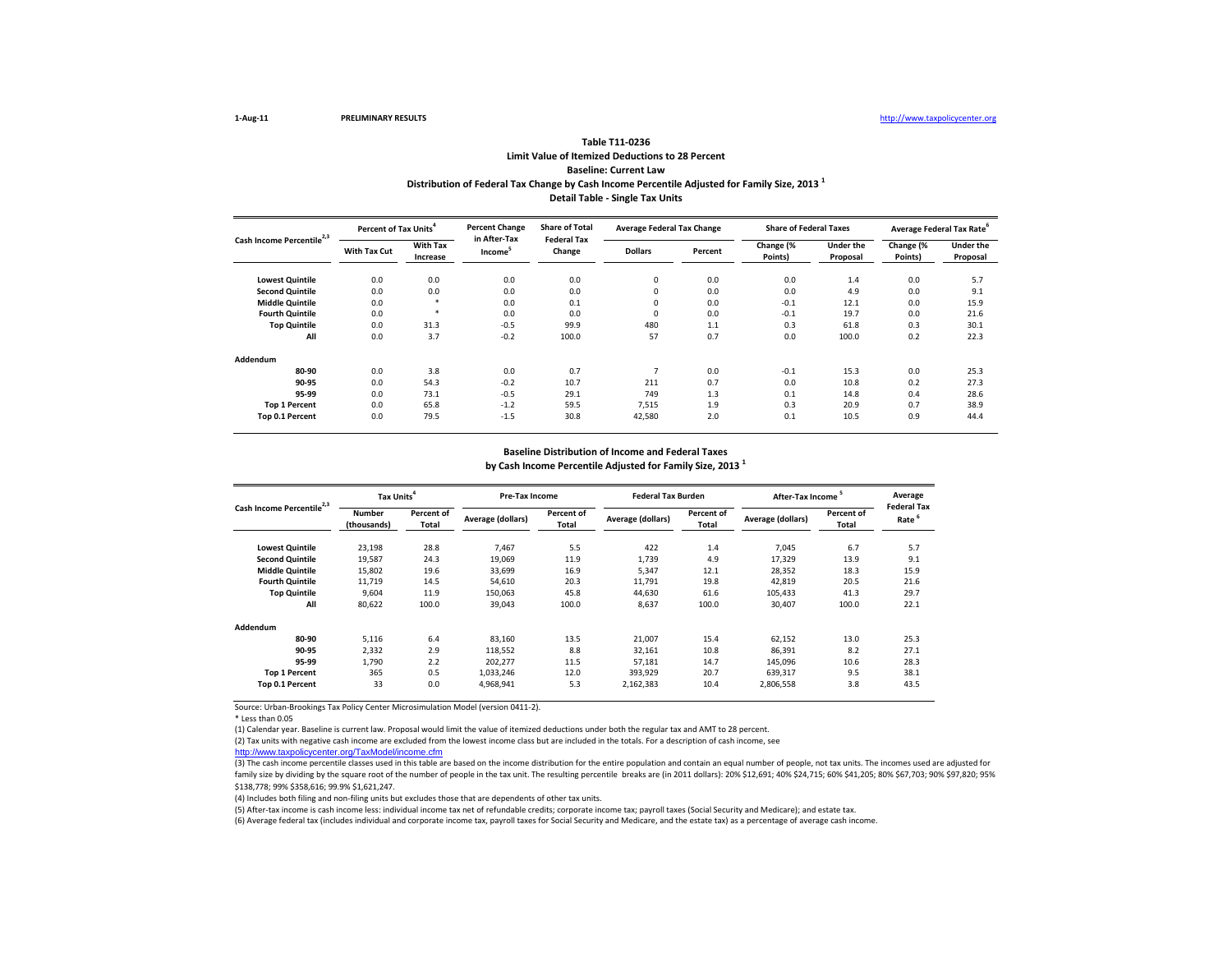\* Less than 0.05

(4) Includes both filing and non-filing units but excludes those that are dependents of other tax units.

(5) After-tax income is cash income less: individual income tax net of refundable credits; corporate income tax; payroll taxes (Social Security and Medicare); and estate tax. (6) Average federal tax (includes individual and corporate income tax, payroll taxes for Social Security and Medicare, and the estate tax) as a percentage of average cash income.

|                                       | <b>Percent of Tax Units<sup>4</sup></b> |                             | <b>Percent Change</b>               | <b>Share of Total</b>        | <b>Average Federal Tax Change</b> |         | <b>Share of Federal Taxes</b> |                              |                      | Average Federal Tax Rate <sup>o</sup> |
|---------------------------------------|-----------------------------------------|-----------------------------|-------------------------------------|------------------------------|-----------------------------------|---------|-------------------------------|------------------------------|----------------------|---------------------------------------|
| Cash Income Percentile <sup>2,3</sup> | <b>With Tax Cut</b>                     | <b>With Tax</b><br>Increase | in After-Tax<br>Income <sup>5</sup> | <b>Federal Tax</b><br>Change | <b>Dollars</b>                    | Percent | Change (%<br>Points)          | <b>Under the</b><br>Proposal | Change (%<br>Points) | <b>Under the</b><br>Proposal          |
| <b>Lowest Quintile</b>                | 0.0                                     | $\ast$                      | 0.0                                 | 0.0                          | 0                                 | 0.2     | 0.0                           | 0.0                          | 0.0                  | 0.5                                   |
| <b>Second Quintile</b>                | 0.0                                     | $\ast$                      | 0.0                                 | 0.0                          | 0                                 | 0.0     | 0.0                           | 1.3                          | 0.0                  | 10.8                                  |
| <b>Middle Quintile</b>                | 0.0                                     | 0.0                         | 0.0                                 | 0.0                          | 0                                 | 0.0     | $-0.1$                        | 5.3                          | 0.0                  | 15.2                                  |
| <b>Fourth Quintile</b>                | 0.0                                     | 0.1                         | 0.0                                 | 0.0                          | 0                                 | 0.0     | $-0.2$                        | 14.9                         | 0.0                  | 20.3                                  |
| <b>Top Quintile</b>                   | 0.0                                     | 37.9                        | $-0.6$                              | 100.0                        | 1,183                             | 1.5     | 0.3                           | 78.3                         | 0.4                  | 28.9                                  |
| All                                   | 0.0                                     | 12.7                        | $-0.4$                              | 100.0                        | 395                               | 1.2     | 0.0                           | 100.0                        | 0.3                  | 25.4                                  |
| Addendum                              |                                         |                             |                                     |                              |                                   |         |                               |                              |                      |                                       |
| 80-90                                 | 0.0                                     | 9.4                         | $-0.1$                              | 2.3                          | 56                                | 0.2     | $-0.2$                        | 15.2                         | 0.0                  | 23.8                                  |
| 90-95                                 | 0.0                                     | 49.0                        | $-0.3$                              | 8.7                          | 394                               | 0.8     | 0.0                           | 12.5                         | 0.2                  | 25.5                                  |
| 95-99                                 | 0.0                                     | 79.7                        | $-0.7$                              | 30.1                         | 1,708                             | 1.9     | 0.1                           | 19.1                         | 0.5                  | 28.0                                  |
| <b>Top 1 Percent</b>                  | 0.0                                     | 74.1                        | $-1.2$                              | 58.9                         | 12,913                            | 2.2     | 0.3                           | 31.6                         | 0.8                  | 35.1                                  |
| Top 0.1 Percent                       | 0.0                                     | 82.6                        | $-1.3$                              | 27.1                         | 58,332                            | 2.0     | 0.1                           | 15.9                         | 0.8                  | 39.3                                  |

(1) Calendar year. Baseline is current law. Proposal would limit the value of itemized deductions under both the regular tax and AMT to 28 percent.

|                                       | Tax Units <sup>4</sup>       |                            | Pre-Tax Income    |                     | <b>Federal Tax Burden</b> |                                   | After-Tax Income <sup>5</sup> |                            | Averag            |
|---------------------------------------|------------------------------|----------------------------|-------------------|---------------------|---------------------------|-----------------------------------|-------------------------------|----------------------------|-------------------|
| Cash Income Percentile <sup>2,3</sup> | <b>Number</b><br>(thousands) | Percent of<br><b>Total</b> | Average (dollars) | Percent of<br>Total | Average (dollars)         | <b>Percent of</b><br><b>Total</b> | <b>Average (dollars)</b>      | Percent of<br><b>Total</b> | Federal 1<br>Rate |
| <b>Lowest Quintile</b>                | 4,398                        | 7.6                        | 14,027            | 0.8                 | 75                        | 0.0                               | 13,952                        | 1.1                        | 0.5               |
| <b>Second Quintile</b>                | 6,664                        | 11.5                       | 35,110            | 3.1                 | 3,806                     | 1.3                               | 31,304                        | 3.6                        | 10.8              |
| <b>Middle Quintile</b>                | 11,624                       | 20.1                       | 58,324            | 8.8                 | 8,836                     | 5.3                               | 49,488                        | 10.0                       | 15.2              |
| <b>Fourth Quintile</b>                | 15,415                       | 26.7                       | 93,246            | 18.7                | 18,898                    | 15.1                              | 74,348                        | 19.9                       | 20.3              |
| <b>Top Quintile</b>                   | 19,298                       | 33.4                       | 274,004           | 68.9                | 78,020                    | 78.1                              | 195,984                       | 65.8                       | 28.5              |
| All                                   | 57,802                       | 100.0                      | 132,789           | 100.0               | 33,360                    | 100.0                             | 99,430                        | 100.0                      | 25.1              |
| <b>Addendum</b>                       |                              |                            |                   |                     |                           |                                   |                               |                            |                   |
| 80-90                                 | 9,190                        | 15.9                       | 135,542           | 16.2                | 32,198                    | 15.4                              | 103,344                       | 16.5                       | 23.8              |
| 90-95                                 | 5,048                        | 8.7                        | 188,768           | 12.4                | 47,792                    | 12.5                              | 140,976                       | 12.4                       | 25.3              |
| 95-99                                 | 4,018                        | 7.0                        | 331,401           | 17.4                | 91,007                    | 19.0                              | 240,394                       | 16.8                       | 27.5              |
| <b>Top 1 Percent</b>                  | 1,042                        | 1.8                        | 1,686,659         | 22.9                | 578,470                   | 31.3                              | 1,108,189                     | 20.1                       | 34.3              |
| <b>Top 0.1 Percent</b>                | 106                          | 0.2                        | 7,429,691         | 10.3                | 2,859,921                 | 15.7                              | 4,569,770                     | 8.4                        | 38.5              |

(2) Tax units with negative cash income are excluded from the lowest income class but are included in the totals. For a description of cash income, see [http://www.taxpolicycente](http://www.taxpolicycenter.org/TaxModel/income.cfm)r.org/TaxModel/income.cfm

(3) The cash income percentile classes used in this table are based on the income distribution for the entire population and contain an equal number of people, not tax units. The incomes used are adjusted for family size by dividing by the square root of the number of people in the tax unit. The resulting percentile breaks are (in 2011 dollars): 20% \$12,691; 40% \$24,715; 60% \$41,205; 80% \$67,703; 90% \$97,820; 95% \$138,778; 99% \$358,616; 99.9% \$1,621,247.

| 5<br>ncome          | Average<br><b>Federal Tax</b> |
|---------------------|-------------------------------|
| Percent of<br>Total | Rate <sup>6</sup>             |
| 1.1                 | 0.5                           |
| 3.6                 | 10.8                          |
| 10.0                | 15.2                          |
| 19.9                | 20.3                          |
| 65.8                | 28.5                          |
| 100.0               | 25.1                          |
|                     |                               |
| 16.5                | 23.8                          |
| 12.4                | 25.3                          |
| 16.8                | 27.5                          |
| 20.1                | 34.3                          |
| 8.4                 | 38.5                          |

### **by Cash Income Percentile Adjusted for Family Size, 2013 <sup>1</sup> Baseline Distribution of Income and Federal Taxes**

### **Table T11-0236 Limit Value of Itemized Deductions to 28 Percent**

# **Baseline: Current Law**

### **Distribution of Federal Tax Change by Cash Income Percentile Adjusted for Family Size, 2013 <sup>1</sup> Detail Table - Married Tax Units Filing Jointly**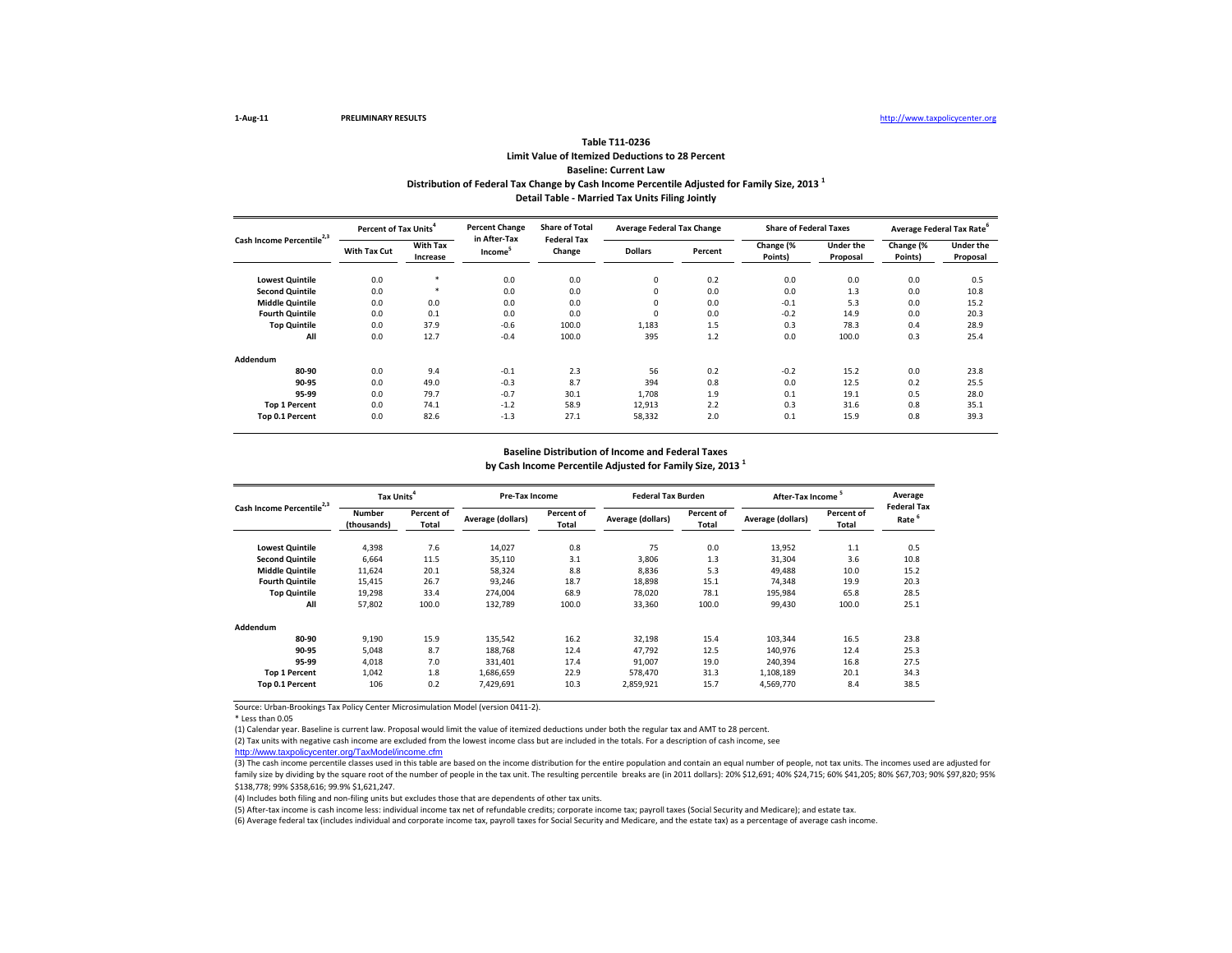\* Less than 0.05

(4) Includes both filing and non-filing units but excludes those that are dependents of other tax units.

(5) After-tax income is cash income less: individual income tax net of refundable credits; corporate income tax; payroll taxes (Social Security and Medicare); and estate tax. (6) Average federal tax (includes individual and corporate income tax, payroll taxes for Social Security and Medicare, and the estate tax) as a percentage of average cash income.

|                                       | Tax Units <sup>4</sup>       |                            | <b>Pre-Tax Income</b> |                     | <b>Federal Tax Burden</b> |                     | After-Tax Income <sup>5</sup> |                            | Average<br><b>Federal Tax</b> |
|---------------------------------------|------------------------------|----------------------------|-----------------------|---------------------|---------------------------|---------------------|-------------------------------|----------------------------|-------------------------------|
| Cash Income Percentile <sup>2,3</sup> | <b>Number</b><br>(thousands) | <b>Percent of</b><br>Total | Average (dollars)     | Percent of<br>Total | <b>Average (dollars)</b>  | Percent of<br>Total | <b>Average (dollars)</b>      | Percent of<br><b>Total</b> | Rate                          |
| <b>Lowest Quintile</b>                | 8,232                        | 32.6                       | 12,526                | 10.2                | $-801$                    | $-4.1$              | 13,327                        | 12.9                       | $-6.4$                        |
| <b>Second Quintile</b>                | 8,034                        | 31.8                       | 29,745                | 23.7                | 2,363                     | 11.9                | 27,382                        | 25.9                       | 7.9                           |
| <b>Middle Quintile</b>                | 4,869                        | 19.3                       | 49,199                | 23.7                | 8,538                     | 26.1                | 40,661                        | 23.3                       | 17.4                          |
| <b>Fourth Quintile</b>                | 2,769                        | 11.0                       | 75,439                | 20.7                | 16,282                    | 28.3                | 59,157                        | 19.3                       | 21.6                          |
| <b>Top Quintile</b>                   | 1,263                        | 5.0                        | 175,207               | 21.9                | 47,675                    | 37.8                | 127,531                       | 18.9                       | 27.2                          |
| All                                   | 25,256                       | 100.0                      | 39,986                | 100.0               | 6,311                     | 100.0               | 33,675                        | 100.0                      | 15.8                          |
| Addendum                              |                              |                            |                       |                     |                           |                     |                               |                            |                               |
| 80-90                                 | 814                          | 3.2                        | 111,657               | 9.0                 | 27,609                    | 14.1                | 84,048                        | 8.0                        | 24.7                          |
| 90-95                                 | 230                          | 0.9                        | 154,037               | 3.5                 | 39,378                    | 5.7                 | 114,659                       | 3.1                        | 25.6                          |
| 95-99                                 | 186                          | 0.7                        | 266,330               | 4.9                 | 68,177                    | 7.9                 | 198,153                       | 4.3                        | 25.6                          |
| <b>Top 1 Percent</b>                  | 33                           | 0.1                        | 1,361,869             | 4.5                 | 479,426                   | 10.1                | 882,443                       | 3.5                        | 35.2                          |
| Top 0.1 Percent                       | 3                            | 0.0                        | 6,471,563             | 1.9                 | 2,558,692                 | 4.8                 | 3,912,871                     | 1.4                        | 39.5                          |

|                                       | Percent of Tax Units <sup>4</sup> |                             | <b>Percent Change</b>               | <b>Share of Total</b>        | <b>Average Federal Tax Change</b> |         | <b>Share of Federal Taxes</b> |                              | Average Federal Tax Rate <sup>6</sup> |                              |
|---------------------------------------|-----------------------------------|-----------------------------|-------------------------------------|------------------------------|-----------------------------------|---------|-------------------------------|------------------------------|---------------------------------------|------------------------------|
| Cash Income Percentile <sup>2,3</sup> | <b>With Tax Cut</b>               | <b>With Tax</b><br>Increase | in After-Tax<br>Income <sup>5</sup> | <b>Federal Tax</b><br>Change | <b>Dollars</b>                    | Percent | Change (%<br>Points)          | <b>Under the</b><br>Proposal | Change (%<br>Points)                  | <b>Under the</b><br>Proposal |
| <b>Lowest Quintile</b>                | 0.0                               | 0.0                         | 0.0                                 | 0.0                          | 0                                 | 0.0     | 0.0                           | $-4.1$                       | 0.0                                   | $-6.4$                       |
| <b>Second Quintile</b>                | 0.0                               | 0.0                         | 0.0                                 | 0.0                          | $\Omega$                          | 0.0     | $-0.1$                        | 11.9                         | 0.0                                   | 7.9                          |
| <b>Middle Quintile</b>                | 0.0                               | 0.0                         | 0.0                                 | 0.0                          | 0                                 | 0.0     | $-0.1$                        | 26.0                         | 0.0                                   | 17.4                         |
| <b>Fourth Quintile</b>                | 0.0                               | 0.5                         | 0.0                                 | 0.5                          |                                   | 0.0     | $-0.1$                        | 28.2                         | 0.0                                   | 21.6                         |
| <b>Top Quintile</b>                   | 0.0                               | 33.5                        | $-0.4$                              | 99.5                         | 526                               | 1.1     | 0.3                           | 38.0                         | 0.3                                   | 27.5                         |
| All                                   | 0.0                               | 1.7                         | $-0.1$                              | 100.0                        | 26                                | 0.4     | 0.0                           | 100.0                        | 0.1                                   | 15.9                         |
| <b>Addendum</b>                       |                                   |                             |                                     |                              |                                   |         |                               |                              |                                       |                              |
| 80-90                                 | 0.0                               | 17.9                        | $-0.1$                              | 8.5                          | 70                                | 0.3     | 0.0                           | 14.1                         | 0.1                                   | 24.8                         |
| 90-95                                 | 0.0                               | 50.8                        | $-0.3$                              | 13.0                         | 377                               | 1.0     | 0.0                           | 5.7                          | 0.2                                   | 25.8                         |
| 95-99                                 | 0.0                               | 73.6                        | $-0.6$                              | 32.0                         | 1,152                             | 1.7     | 0.1                           | 8.0                          | 0.4                                   | 26.0                         |
| <b>Top 1 Percent</b>                  | 0.0                               | 71.7                        | $-1.0$                              | 46.1                         | 9,204                             | 1.9     | 0.2                           | 10.2                         | 0.7                                   | 35.9                         |
| Top 0.1 Percent                       | 0.0                               | 77.6                        | $-1.0$                              | 18.1                         | 40,792                            | 1.6     | 0.1                           | 4.8                          | 0.6                                   | 40.2                         |

(1) Calendar year. Baseline is current law. Proposal would limit the value of itemized deductions under both the regular tax and AMT to 28 percent.

(2) Tax units with negative cash income are excluded from the lowest income class but are included in the totals. For a description of cash income, see [http://www.taxpolicycente](http://www.taxpolicycenter.org/TaxModel/income.cfm)r.org/TaxModel/income.cfm

(3) The cash income percentile classes used in this table are based on the income distribution for the entire population and contain an equal number of people, not tax units. The incomes used are adjusted for family size by dividing by the square root of the number of people in the tax unit. The resulting percentile breaks are (in 2011 dollars): 20% \$12,691; 40% \$24,715; 60% \$41,205; 80% \$67,703; 90% \$97,820; 95% \$138,778; 99% \$358,616; 99.9% \$1,621,247.

### **by Cash Income Percentile Adjusted for Family Size, 2013 <sup>1</sup> Baseline Distribution of Income and Federal Taxes**

### **Table T11-0236 Limit Value of Itemized Deductions to 28 Percent**

## **Baseline: Current Law**

### **Distribution of Federal Tax Change by Cash Income Percentile Adjusted for Family Size, 2013 <sup>1</sup> Detail Table - Head of Household Tax Units**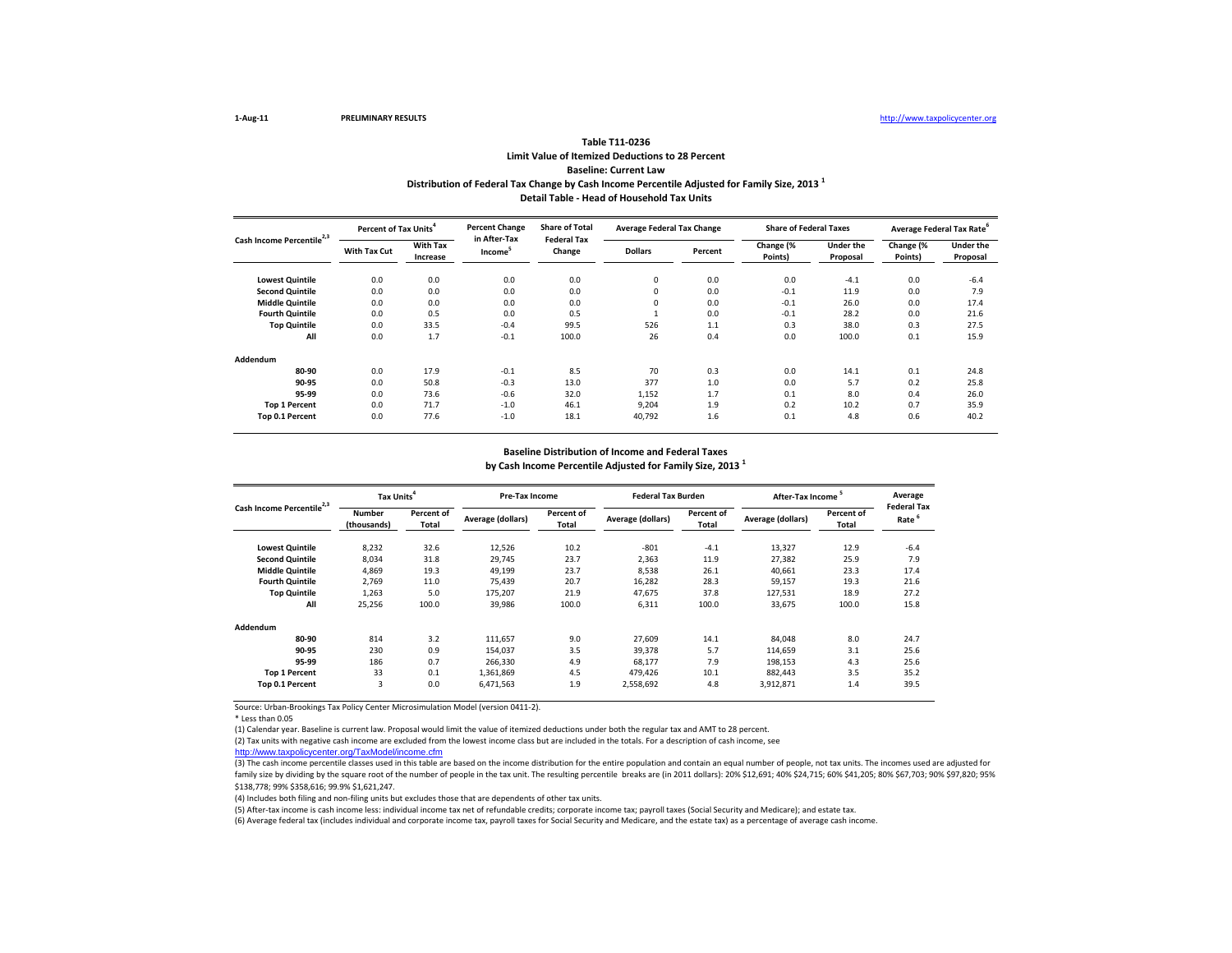\* Less than 0.05

Note: Tax units with children are those claiming an exemption for children at home or away from home.

(4) Includes both filing and non-filing units but excludes those that are dependents of other tax units.

(5) After-tax income is cash income less: individual income tax net of refundable credits; corporate income tax; payroll taxes (Social Security and Medicare); and estate tax. (6) Average federal tax (includes individual and corporate income tax, payroll taxes for Social Security and Medicare, and the estate tax) as a percentage of average cash income.

|                                       | Percent of Tax Units <sup>4</sup> |                             | <b>Percent Change</b>               | <b>Share of Total</b>        | <b>Average Federal Tax Change</b> |         | <b>Share of Federal Taxes</b> |                              | Average Federal Tax Rate <sup>6</sup> |                              |
|---------------------------------------|-----------------------------------|-----------------------------|-------------------------------------|------------------------------|-----------------------------------|---------|-------------------------------|------------------------------|---------------------------------------|------------------------------|
| Cash Income Percentile <sup>2,3</sup> | <b>With Tax Cut</b>               | <b>With Tax</b><br>Increase | in After-Tax<br>Income <sup>5</sup> | <b>Federal Tax</b><br>Change | <b>Dollars</b>                    | Percent | Change (%<br>Points)          | <b>Under the</b><br>Proposal | Change (%<br>Points)                  | <b>Under the</b><br>Proposal |
| <b>Lowest Quintile</b>                | 0.0                               | 0.0                         | 0.0                                 | 0.0                          | 0                                 | 0.0     | 0.0                           | $-1.0$                       | 0.0                                   | $-8.2$                       |
| <b>Second Quintile</b>                | 0.0                               |                             | 0.0                                 | 0.0                          | 0                                 | 0.0     | 0.0                           | 3.0                          | 0.0                                   | 9.0                          |
| <b>Middle Quintile</b>                | 0.0                               | $\ast$                      | 0.0                                 | 0.0                          | 0                                 | 0.0     | $-0.1$                        | 9.9                          | 0.0                                   | 18.1                         |
| <b>Fourth Quintile</b>                | 0.0                               | 0.4                         | 0.0                                 | 0.1                          |                                   | 0.0     | $-0.2$                        | 20.4                         | 0.0                                   | 22.6                         |
| <b>Top Quintile</b>                   | 0.0                               | 53.0                        | $-0.7$                              | 99.9                         | 1,543                             | 1.7     | 0.4                           | 67.6                         | 0.5                                   | 30.2                         |
| All                                   | 0.0                               | 9.1                         | $-0.4$                              | 100.0                        | 261                               | 1.2     | 0.0                           | 100.0                        | 0.3                                   | 24.3                         |
| <b>Addendum</b>                       |                                   |                             |                                     |                              |                                   |         |                               |                              |                                       |                              |
| 80-90                                 | 0.0                               | 23.7                        | $-0.1$                              | 4.6                          | 136                               | 0.3     | $-0.1$                        | 15.6                         | 0.1                                   | 25.6                         |
| 90-95                                 | 0.0                               | 85.1                        | $-0.5$                              | 13.3                         | 864                               | 1.5     | 0.0                           | 10.7                         | 0.4                                   | 27.0                         |
| 95-99                                 | 0.0                               | 86.9                        | $-1.0$                              | 32.9                         | 2,671                             | 2.4     | 0.2                           | 16.4                         | 0.7                                   | 29.4                         |
| <b>Top 1 Percent</b>                  | 0.0                               | 82.9                        | $-1.3$                              | 49.1                         | 16,554                            | 2.3     | 0.3                           | 24.9                         | 0.8                                   | 37.0                         |
| Top 0.1 Percent                       | 0.0                               | 86.2                        | $-1.3$                              | 20.0                         | 73,322                            | 2.0     | 0.1                           | 11.7                         | 0.8                                   | 40.3                         |

(1) Calendar year. Baseline is current law. Proposal would limit the value of itemized deductions under both the regular tax and AMT to 28 percent.

|                                       | Tax Units <sup>4</sup>       |                            | Pre-Tax Income    |                            | <b>Federal Tax Burden</b> |                            |                   | After-Tax Income <sup>5</sup> |                          |
|---------------------------------------|------------------------------|----------------------------|-------------------|----------------------------|---------------------------|----------------------------|-------------------|-------------------------------|--------------------------|
| Cash Income Percentile <sup>2,3</sup> | <b>Number</b><br>(thousands) | <b>Percent of</b><br>Total | Average (dollars) | Percent of<br><b>Total</b> | <b>Average (dollars)</b>  | <b>Percent of</b><br>Total | Average (dollars) | Percent of<br><b>Total</b>    | Federal 1<br><b>Rate</b> |
| <b>Lowest Quintile</b>                | 10,088                       | 20.4                       | 13,356            | 2.9                        | $-1,101$                  | $-1.0$                     | 14,456            | 4.2                           | $-8.2$                   |
| <b>Second Quintile</b>                | 10,789                       | 21.8                       | 33,957            | 8.0                        | 3,050                     | 3.0                        | 30,907            | 9.5                           | 9.0                      |
| <b>Middle Quintile</b>                | 10,009                       | 20.3                       | 60,740            | 13.2                       | 11,001                    | 10.0                       | 49,739            | 14.2                          | 18.1                     |
| <b>Fourth Quintile</b>                | 9,950                        | 20.1                       | 101,182           | 21.9                       | 22,868                    | 20.6                       | 78,314            | 22.3                          | 22.6                     |
| <b>Top Quintile</b>                   | 8,349                        | 16.9                       | 298,935           | 54.3                       | 88,779                    | 67.3                       | 210,156           | 50.2                          | 29.7                     |
| All                                   | 49,418                       | 100.0                      | 93,026            | 100.0                      | 22,303                    | 100.0                      | 70,722            | 100.0                         | 24.0                     |
| Addendum                              |                              |                            |                   |                            |                           |                            |                   |                               |                          |
| 80-90                                 | 4,396                        | 8.9                        | 154,877           | 14.8                       | 39,479                    | 15.8                       | 115,398           | 14.5                          | 25.5                     |
| 90-95                                 | 1,981                        | 4.0                        | 221,864           | 9.6                        | 59,127                    | 10.6                       | 162,737           | 9.2                           | 26.7                     |
| 95-99                                 | 1,589                        | 3.2                        | 392,402           | 13.6                       | 112,658                   | 16.3                       | 279,744           | 12.7                          | 28.7                     |
| <b>Top 1 Percent</b>                  | 382                          | 0.8                        | 1,966,324         | 16.4                       | 710,077                   | 24.6                       | 1,256,247         | 13.7                          | 36.1                     |
| Top 0.1 Percent                       | 35                           | 0.1                        | 9,174,185         | 7.0                        | 3,627,835                 | 11.6                       | 5,546,350         | 5.6                           | 39.5                     |

(2) Tax units with negative cash income are excluded from the lowest income class but are included in the totals. For a description of cash income, see

[http://www.taxpolicycente](http://www.taxpolicycenter.org/TaxModel/income.cfm)r.org/TaxModel/income.cfm

(3) The cash income percentile classes used in this table are based on the income distribution for the entire population and contain an equal number of people, not tax units. The incomes used are adjusted for family size by dividing by the square root of the number of people in the tax unit. The resulting percentile breaks are (in 2011 dollars): 20% \$12,691; 40% \$24,715; 60% \$41,205; 80% \$67,703; 90% \$97,820; 95% \$138,778; 99% \$358,616; 99.9% \$1,621,247.

| 5<br>ncome                 | Average<br><b>Federal Tax</b> |  |  |  |  |
|----------------------------|-------------------------------|--|--|--|--|
| <b>Percent of</b><br>Total | Rate <sup>6</sup>             |  |  |  |  |
| 4.2                        | -8.2                          |  |  |  |  |
| 9.5                        | 9.0                           |  |  |  |  |
| 14.2                       | 18.1                          |  |  |  |  |
| 22.3                       | 22.6                          |  |  |  |  |
| 50.2                       | 29.7                          |  |  |  |  |
| 100.0                      | 24.0                          |  |  |  |  |
|                            |                               |  |  |  |  |
| 14.5                       | 25.5                          |  |  |  |  |
| 9.2                        | 26.7                          |  |  |  |  |
| 12.7                       | 28.7                          |  |  |  |  |
| 13.7                       | 36.1                          |  |  |  |  |
| 5.6                        | 39.5                          |  |  |  |  |
|                            |                               |  |  |  |  |

### **by Cash Income Percentile Adjusted for Family Size, 2013 <sup>1</sup> Baseline Distribution of Income and Federal Taxes**

### **Table T11-0236 Limit Value of Itemized Deductions to 28 Percent Baseline: Current Law Distribution of Federal Tax Change by Cash Income Percentile Adjusted for Family Size, 2013 <sup>1</sup>**

# **Detail Table - Tax Units with Children**